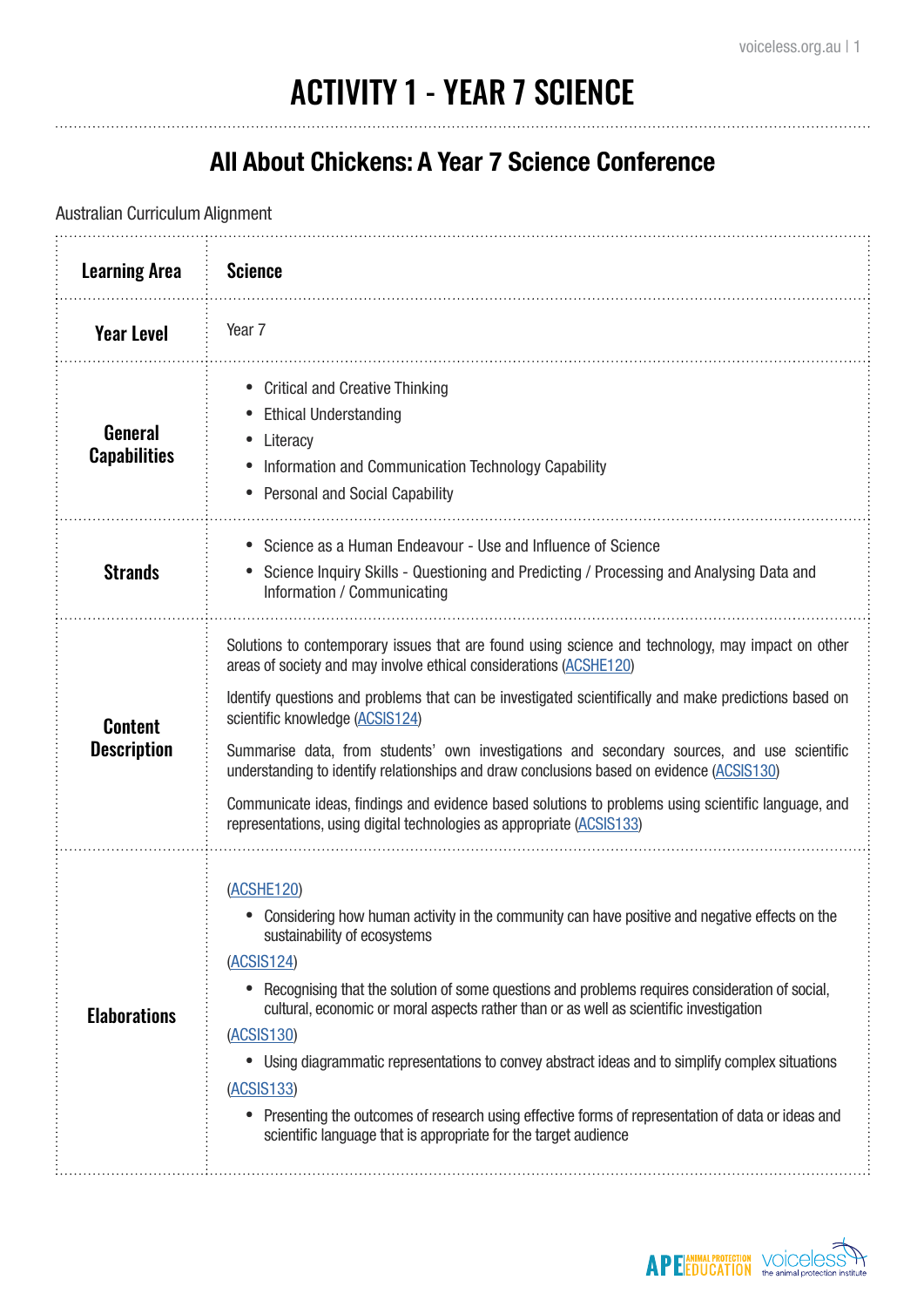|                             | <b>Sustainability</b>                                                                                                                                                         |  |
|-----------------------------|-------------------------------------------------------------------------------------------------------------------------------------------------------------------------------|--|
| Cross-<br><b>Curricular</b> | <b>Systems</b><br>$Q1.3$ - Sustainable patterns of living rely on the interdependence of healthy social, economic and<br>ecological systems.                                  |  |
| <b>Priority</b>             | <b>Futures</b><br>$0.7$ - Actions for a more sustainable future reflect values of care, respect and responsibility, and<br>require us to explore and understand environments. |  |

**Acknowledgments:** This Australian Curriculum alignment statement is based on the Australian Curriculum, Assessment and Reporting Authority (ACARA) materials, which are licensed under [CC BY 4.0](https://creativecommons.org/licenses/by/4.0). The material has been modified from the [Australian Curriculum website](http://www.australiancurriculum.edu.au) (accessed April 2018).

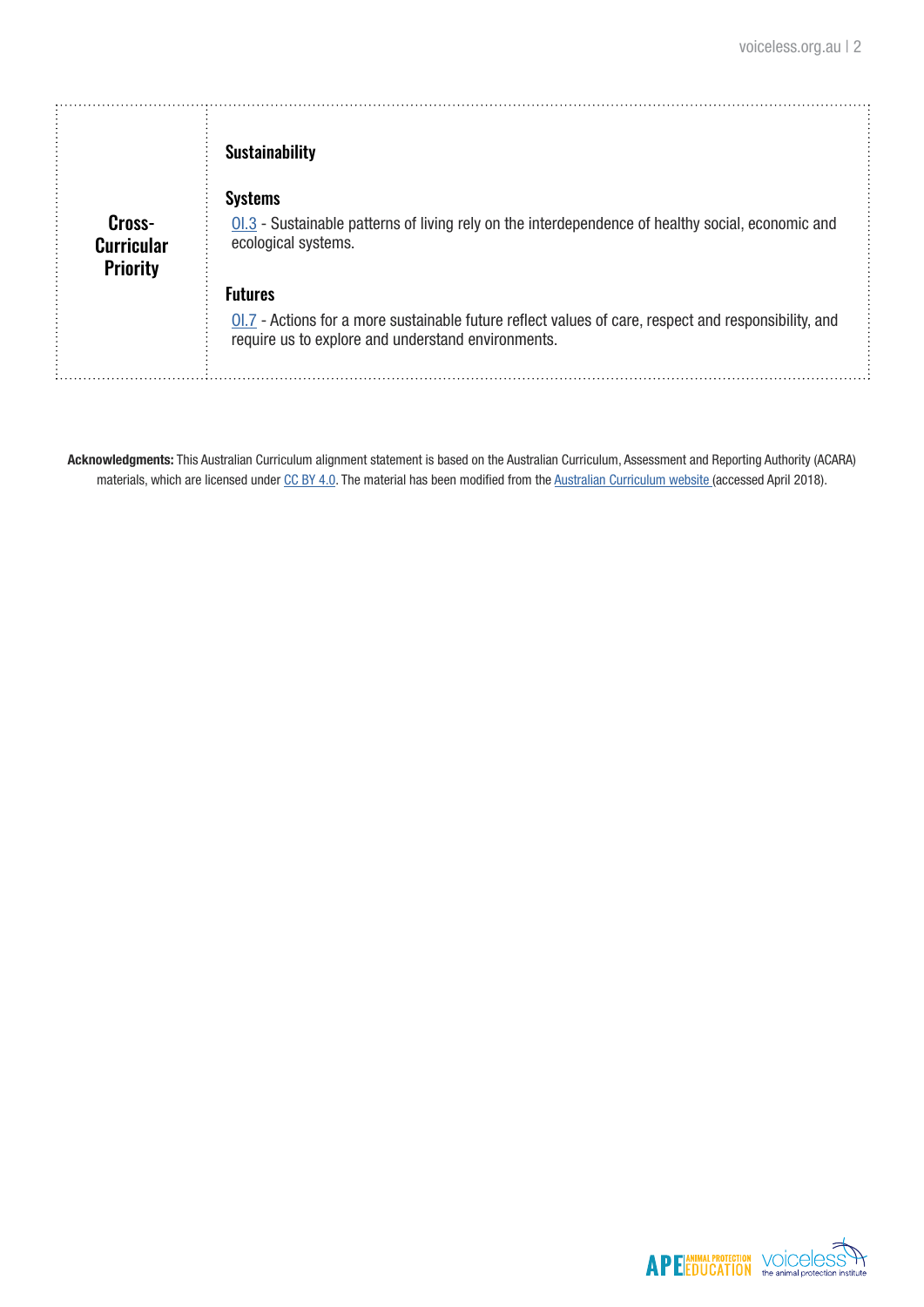# ACTIVITY 3 - YEARS 9-10 ARTS

#### **Making A Short Video On One Aspect of How Chickens Are Raised for Meat in Australia**

Australian Curriculum Alignment

| <b>Learning Area</b>                           | <b>The Arts</b>                                                                                                                                                                                                                                                                                                                                                                                                              |
|------------------------------------------------|------------------------------------------------------------------------------------------------------------------------------------------------------------------------------------------------------------------------------------------------------------------------------------------------------------------------------------------------------------------------------------------------------------------------------|
| <b>Year Level</b>                              | Year 9-10                                                                                                                                                                                                                                                                                                                                                                                                                    |
| <b>General</b><br><b>Capabilities</b>          | <b>Critical and Creative Thinking</b><br><b>Ethical Understanding</b><br>• Literacy<br>• Information and Communication Technology Capability                                                                                                                                                                                                                                                                                 |
| <b>Strands</b>                                 | Media Arts                                                                                                                                                                                                                                                                                                                                                                                                                   |
| <b>Content</b><br><b>Description</b>           | Plan and design media artworks for a range of purposes that challenge the expectations of<br>specific audiences by particular use of production processes (ACAMAM076)<br>• Produce and distribute media artworks for a range of community and institutional contexts<br>and consider social, ethical and regulatory issues (ACAMAM077)                                                                                       |
| <b>Elaborations</b>                            | (ACAMAM076)<br>• Varied - depending on student's choice.<br>(ACAMAM077)<br>• Producing media artworks for safe posting on suitable social media sharing sites, taking<br>account of ethical and legal responsibilities<br>Considering viewpoints - critical theories: For example - What are the social and ethical<br>implications of a viral marketing campaign?<br>Organising and curating a school media arts exhibition |
| Cross-<br><b>Curricular</b><br><b>Priority</b> | <b>Sustainability</b><br><b>Futures</b><br>$01.6$ - The sustainability of ecological, social and economic systems is achieved through informed<br>individual and community action that values local and global equity and fairness across generations<br>into the future.                                                                                                                                                    |

**Acknowledgments:** This Australian Curriculum alignment statement is based on the Australian Curriculum, Assessment and Reporting Authority (ACARA) materials, which are licensed under [CC BY 4.0](https://creativecommons.org/licenses/by/4.0). The material has been modified from the [Australian Curriculum website](http://www.australiancurriculum.edu.au) (accessed April 2018).

Making A Short Video On One Aspect of How Chickens Are Raised for Meat in Australia

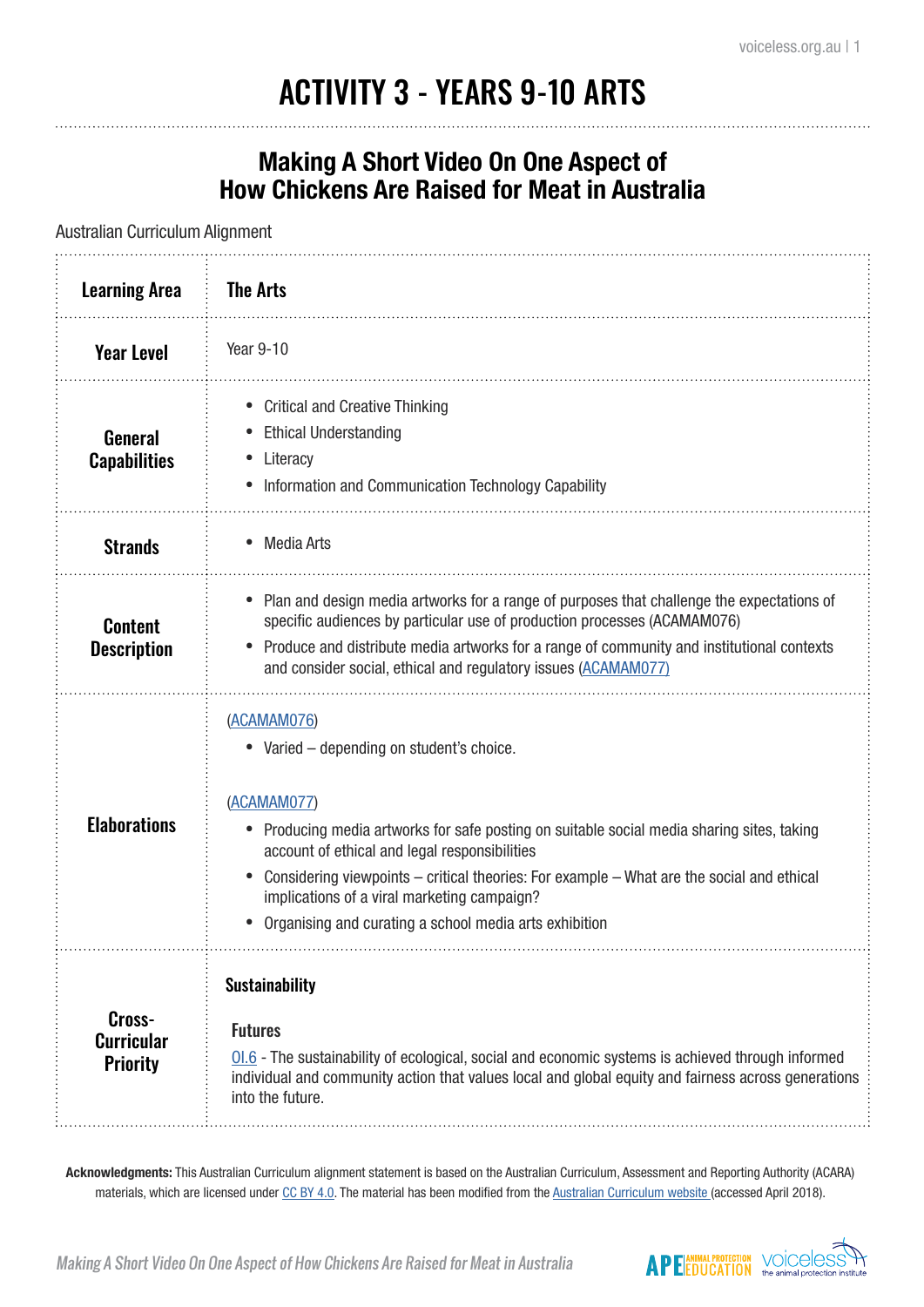# YEAR 9-10 DESIGN AND TECHNOLOGIES

#### **Consuming Cruelty: Analysing Animal Product Consumption and Designing Future Alternatives**

Australian Curriculum Alignment

| <b>Learning Area</b>                  | <b>Design and Technologies</b>                                                                                                                                                                                                                                                                                                                                                                                                                                                                                                                                                                                                                                                                                                                                                                  |
|---------------------------------------|-------------------------------------------------------------------------------------------------------------------------------------------------------------------------------------------------------------------------------------------------------------------------------------------------------------------------------------------------------------------------------------------------------------------------------------------------------------------------------------------------------------------------------------------------------------------------------------------------------------------------------------------------------------------------------------------------------------------------------------------------------------------------------------------------|
| <b>Year Level</b>                     | Year 9 and 10                                                                                                                                                                                                                                                                                                                                                                                                                                                                                                                                                                                                                                                                                                                                                                                   |
| <b>General</b><br><b>Capabilities</b> | Literacy<br>Numeracy<br><b>Critical and Creative Thinking</b><br><b>Personal and Social Capability</b><br><b>Ethical Understanding</b><br>Information and Communication Technology Capability                                                                                                                                                                                                                                                                                                                                                                                                                                                                                                                                                                                                   |
| <b>Strands</b>                        | • Design Technologies Knowledge and Understanding                                                                                                                                                                                                                                                                                                                                                                                                                                                                                                                                                                                                                                                                                                                                               |
| <b>Content</b><br><b>Description</b>  | Critically analyse factors, including social, ethical and sustainability considerations, that<br>impact on designed solutions for global preferred futures and the complex design and<br>production processes involved (ACTDEK040)<br>Explain how products, services and environments evolve with consideration of preferred<br>futures and the impact of emerging technologies on design decisions (ACTDEK041)                                                                                                                                                                                                                                                                                                                                                                                 |
| <b>Elaborations</b>                   | (ACTDEK040)<br>Critiquing mass production systems taking into account ethics and sustainability<br>considerations, for example the mass production of food, clothing and shoes and why<br>manufacturers produce different versions of the same product<br>(ACTDEK041)<br>• Explaining the consequences of social, ethical and sustainability decisions for products,<br>services and environments, for example a managed public environment such as a<br>theme park<br>Predicting the impact of emerging technologies for preferred futures<br>Recognising real-world problems and understanding basic needs when considering<br>designed solutions, for example Engineers Without Borders High School Outreach Program<br>allows students to design solutions to problems in a country in Asia |



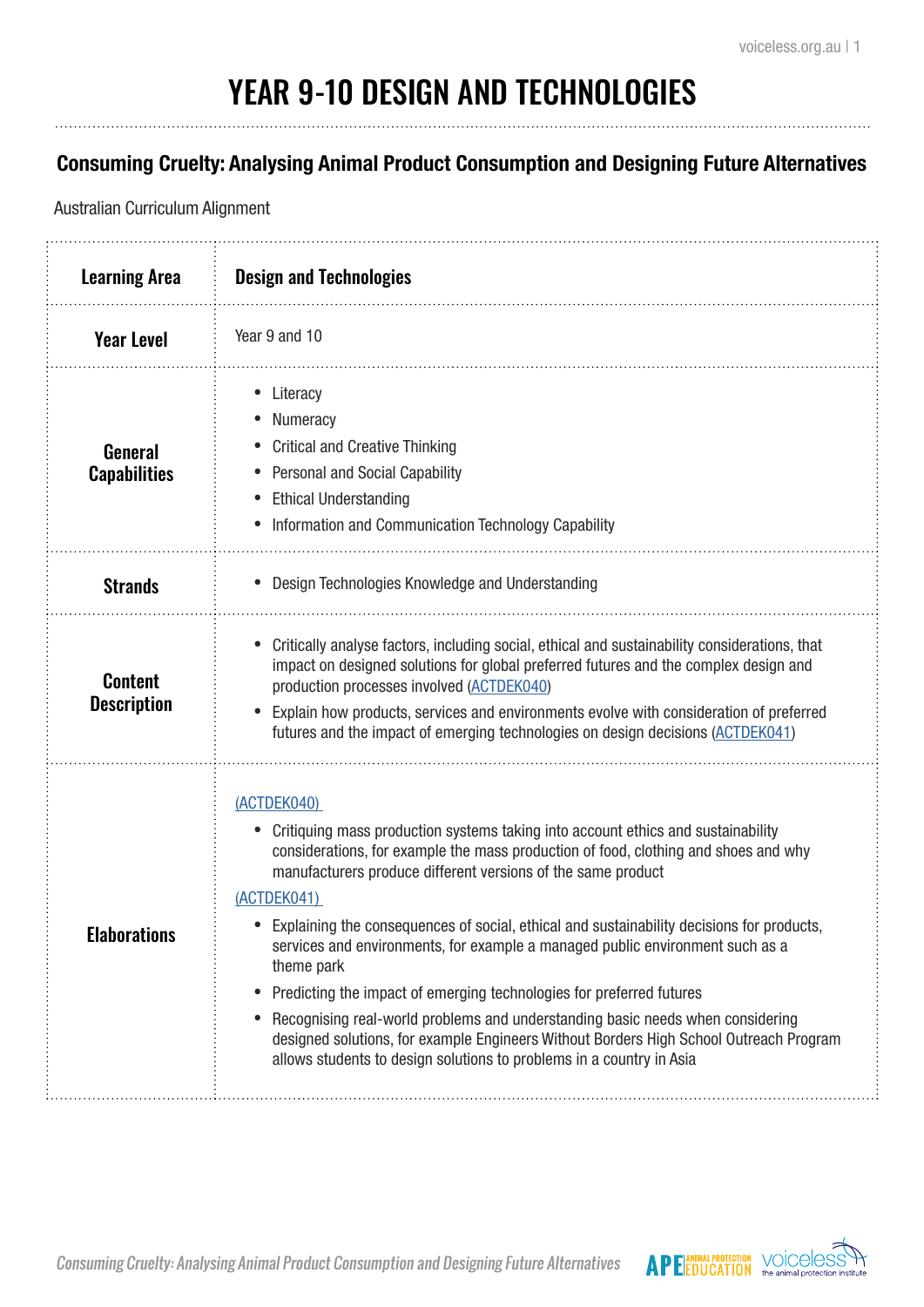|                                            | <b>Sustainability</b>                                                                                                                                                                                                                                  |
|--------------------------------------------|--------------------------------------------------------------------------------------------------------------------------------------------------------------------------------------------------------------------------------------------------------|
|                                            | <b>Systems</b>                                                                                                                                                                                                                                         |
|                                            | $\underline{01.2}$ - All life forms, including human life, are connected through ecosystems on which they depend for<br>their wellbeing and survival                                                                                                   |
|                                            | $\underline{01.3}$ - Sustainable patterns of living rely on the interdependence of healthy social, economic and<br>ecological systems                                                                                                                  |
| <b>Cross-Curricular</b><br><b>Priority</b> | <b>Futures</b>                                                                                                                                                                                                                                         |
|                                            | $0.7$ - Actions for a more sustainable future reflect values of care, respect and responsibility, and<br>require us to explore and understand environments                                                                                             |
|                                            | $01.8$ - Designing action for sustainability requires an evaluation of past practices, the assessment<br>of scientific and technological developments, and balanced judgements based on projected future<br>economic, social and environmental impacts |
|                                            | $0.9$ - Sustainable futures result from actions designed to preserve and/or restore the quality and<br>uniqueness of environments                                                                                                                      |

**Acknowledgments:** This Australian Curriculum alignment statement is based on the Australian Curriculum, Assessment and Reporting Authority (ACARA) materials, which are licensed under CC BY 4.0. The material has been modified from the [Australian Curriculum](https://www.australiancurriculum.edu.au/) website (accessed January 2020).



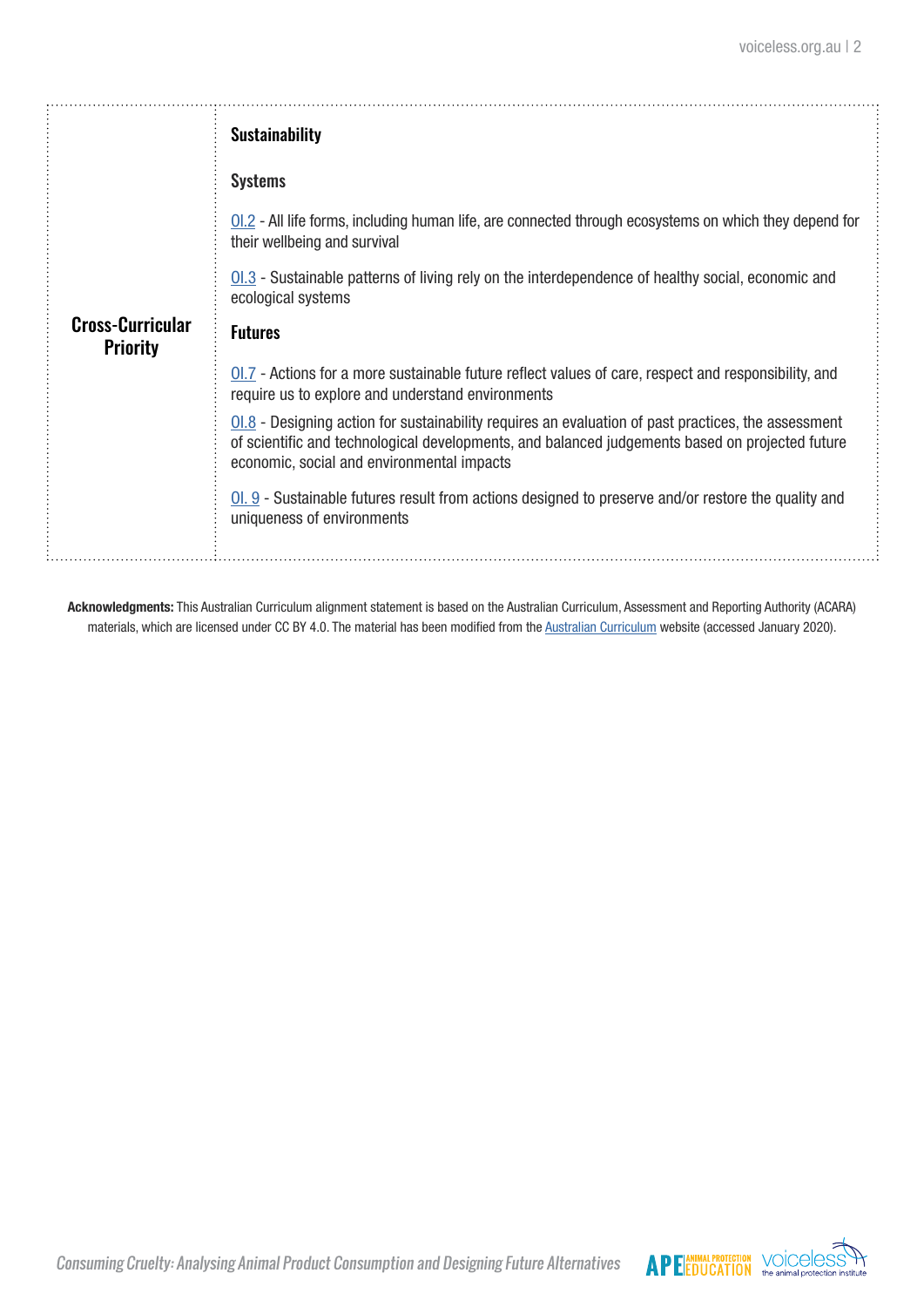# YEAR 9 CIVICS AND CITIZENSHIP

### **Sanctioning Cruelty: Do Laws Protect or Facilitate Animal Cruelty?**

#### Australian Curriculum Alignment

| <b>Learning Area</b>                 | <b>Civics and Citizenship</b>                                                                                                                                                                                                                                                                                                                                                                                                                                                                                                                                         |
|--------------------------------------|-----------------------------------------------------------------------------------------------------------------------------------------------------------------------------------------------------------------------------------------------------------------------------------------------------------------------------------------------------------------------------------------------------------------------------------------------------------------------------------------------------------------------------------------------------------------------|
| <b>Year Level</b>                    | Year <sub>9</sub>                                                                                                                                                                                                                                                                                                                                                                                                                                                                                                                                                     |
| General<br><b>Capabilities</b>       | Literacy<br><b>Critical and Creative Thinking</b><br><b>Personal and Social Capability</b><br><b>Ethical Understanding</b><br>Intercultural Understanding                                                                                                                                                                                                                                                                                                                                                                                                             |
| <b>Strands</b>                       | Civics and Citizenship Knowledge and Understanding – Citizenship, Diversity and Identity<br>Civics and Citizenship Skills - Questioning and Research / Analysis, Synthesis and<br>Interpretation / Problem-solving and Decision-making / Communication and Reflection                                                                                                                                                                                                                                                                                                 |
| <b>Content</b><br><b>Description</b> | How and why individuals and groups, including religious groups, participate in and<br>contribute to civic life (ACHCK079)<br>Develop, select and evaluate a range of questions to investigate Australia's political and legal<br>systems (ACHCS082)<br>Account for different interpretations and points of view (ACHCS085)<br>Recognise and consider multiple perspectives and ambiguities, and use strategies to<br>negotiate and resolve contentious issues (ACHCS086)<br>Reflect on their role as a citizen in Australian, regional and global contexts (ACHCS089) |